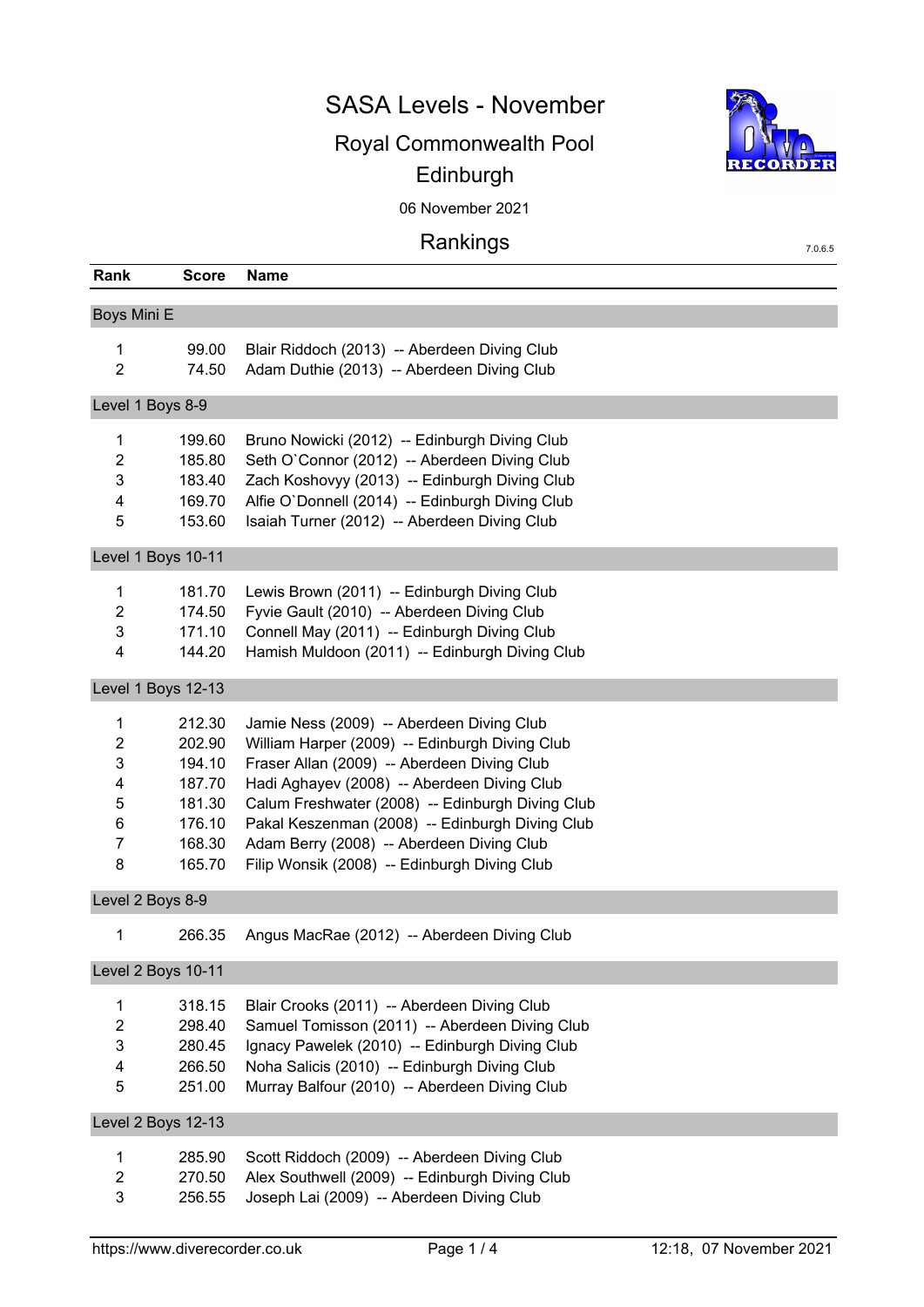| Rank                      | <b>Score</b>               | <b>Name</b>                                      |
|---------------------------|----------------------------|--------------------------------------------------|
|                           |                            |                                                  |
|                           | Level 2 Boys 14+           |                                                  |
| 1                         | 315.70                     | Nicholas Connon (2008) -- Aberdeen Diving Club   |
| $\overline{2}$            | 276.30                     | Matthew Osborne (2003) -- Edinburgh Diving Club  |
| 3                         | 261.45                     | Jack Reid (2005) -- Edinburgh Diving Club        |
| 4                         | 254.20                     | Lewis Brockie (2005) -- Edinburgh Diving Club    |
| 5                         | 221.60                     | Jack Dow (2005) -- Aberdeen Diving Club          |
|                           | Level 3 Boys 13&U Platform |                                                  |
| 1                         | 134.30                     | Liam Davie-Wright (2008) -- Aberdeen Diving Club |
| $\overline{2}$            | 119.10                     | Zain Sellar (2011) -- Aberdeen Diving Club       |
| 3                         | 117.75                     | Ben Morrice (2009) -- Aberdeen Diving Club       |
| 4                         | 116.20                     | Jamie Lamplugh (2010) -- Edinburgh Diving Club   |
| 5                         | 101.30                     | Woody Ashby (2008) -- Edinburgh Diving Club      |
| 6                         | 99.70                      | Semyon Bykov (2010) -- Aberdeen Diving Club      |
| $\overline{7}$            | 83.55                      | Tom Mantle (2010) -- Edinburgh Diving Club       |
|                           | Level 3 Boys 14&O Platform |                                                  |
| $\mathbf{1}$              | 258.35                     | Ross Tynan (2006) -- Edinburgh Diving Club       |
| $\overline{2}$            | 226.80                     | Alexander Wragg (2007) -- Edinburgh Diving Club  |
| 3                         | 206.70                     | Shane McConnell (2005) -- Edinburgh Diving Club  |
| 4                         | 172.40                     | Logan Soutar (2005) -- Edinburgh Diving Club     |
| 5                         | 141.80                     | Matthew Marshall (2007) -- Edinburgh Diving Club |
| $\,6$                     | 116.15                     | Joshua Herrera (2005) -- Aberdeen Diving Club    |
| $\overline{7}$            | 112.90                     | Lawrie Banks (2007) -- Edinburgh Diving Club     |
|                           | Level 4 Boys 16&O 1m       |                                                  |
| 1                         | 301.70                     | James Heatly (1997) -- Edinburgh Diving Club     |
| $\overline{2}$            | 221.50                     | Ross Beattie (2000) -- Edinburgh Diving Club     |
| $\mathbf{3}$              | 188.90                     | Jamie McConnell (2003) -- Edinburgh Diving Club  |
| Girls Mini E              |                            |                                                  |
| $\mathbf{1}$              | 87.90                      | Lila Ross (2012) -- Edinburgh Diving Club        |
| $\boldsymbol{2}$          | 85.00                      | Florence Sutan (2013) -- Aberdeen Diving Club    |
| 3                         | 63.50                      | Scarlett Jones (2015) -- Edinburgh Diving Club   |
|                           |                            |                                                  |
|                           | Level 1 Girls 8-9          |                                                  |
| $\mathbf{1}$              | 176.50                     | Olivia Leslie (2012) -- Aberdeen Diving Club     |
| $\sqrt{2}$                | 173.90                     | Ariadne Koitosis (2014) -- Edinburgh Diving Club |
| $\ensuremath{\mathsf{3}}$ | 172.00                     | Belle Kerley (2012) -- Edinburgh Diving Club     |
| $\overline{\mathbf{4}}$   | 165.20                     | Bridget Gibb (2013) -- Edinburgh Diving Club     |
| 5                         | 149.00                     | Claudia Gibb (2013) -- Edinburgh Diving Club     |
|                           |                            |                                                  |
|                           |                            |                                                  |
|                           |                            |                                                  |
|                           |                            |                                                  |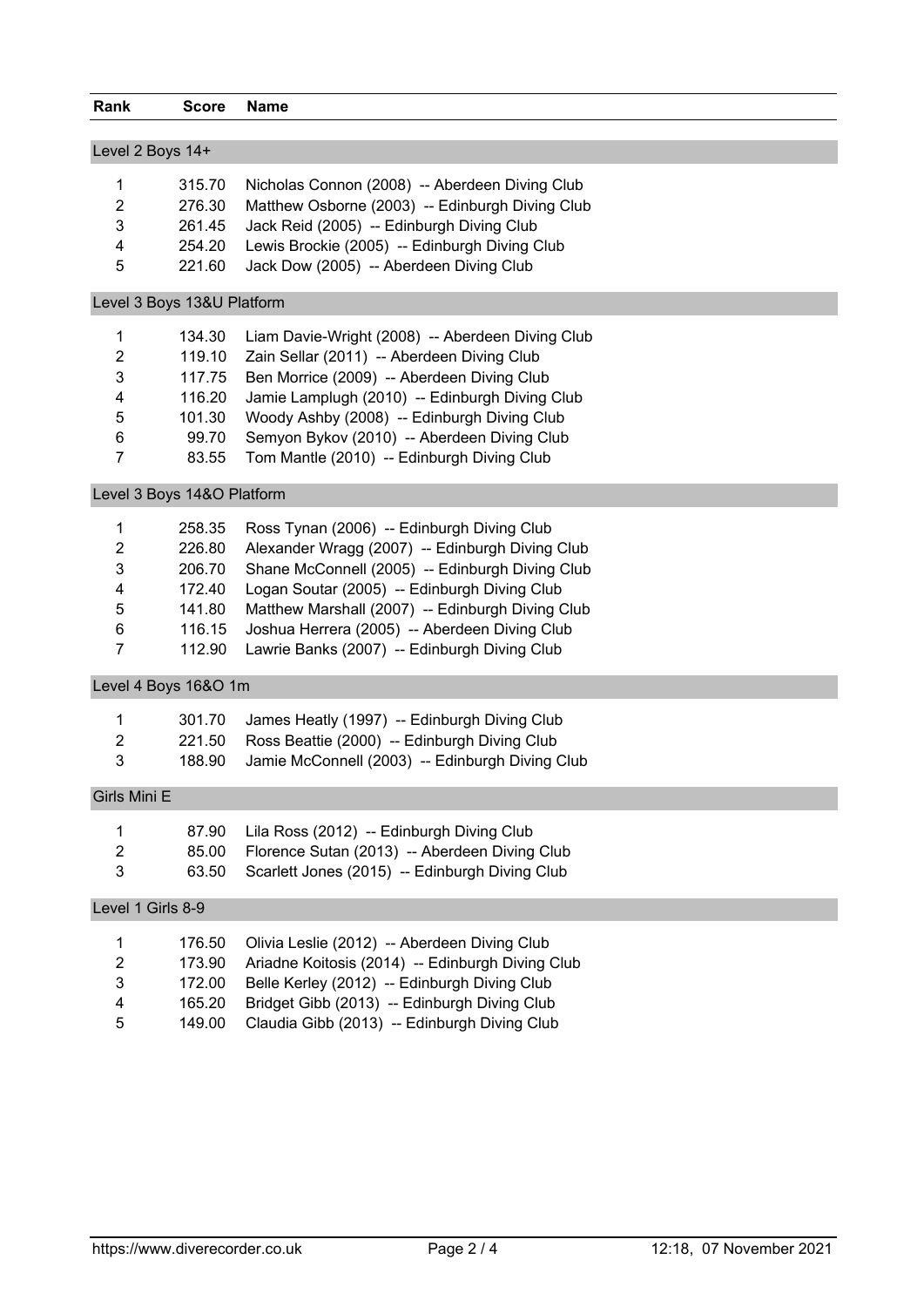| Rank                      | <b>Score</b>     | <b>Name</b>                                                                                  |  |
|---------------------------|------------------|----------------------------------------------------------------------------------------------|--|
| Level 1 Girls 10-11       |                  |                                                                                              |  |
|                           |                  |                                                                                              |  |
| 1                         | 225.00           | Poppy Martin (2011) -- Aberdeen Diving Club                                                  |  |
| $\overline{a}$            | 210.00           | Felicity Davies (2011) -- Aberdeen Diving Club                                               |  |
| 3                         | 181.50           | Isla MacPhee (2010) -- Aberdeen Diving Club                                                  |  |
| 4<br>5                    | 180.55<br>171.50 | Willow Swift (2011) -- Edinburgh Diving Club<br>Amy Killicoat (2011) -- Aberdeen Diving Club |  |
| $\,6$                     | 169.60           | Amiyah Taylor-Sinclair (2011) -- Aberdeen Diving Club                                        |  |
| $\overline{7}$            | 168.20           | Eve Dallas (2011) -- Edinburgh Diving Club                                                   |  |
| 8                         | 167.30           | Eva Li (2011) -- Edinburgh Diving Club                                                       |  |
| 9                         | 158.70           | Leisha Deshpande (2010) -- Aberdeen Diving Club                                              |  |
| 10                        | 158.10           | Stella Crawford (2010) -- Edinburgh Diving Club                                              |  |
| 11                        | 145.30           | Chizoba Ibenegbu (2011) -- Aberdeen Diving Club                                              |  |
| 12                        | 142.90           | Sophie Mountford (2010) -- Aberdeen Diving Club                                              |  |
|                           |                  |                                                                                              |  |
| Level 1 Girls 12-13       |                  |                                                                                              |  |
| 1                         | 202.50           | Sophie Cooper (2009) -- Aberdeen Diving Club                                                 |  |
| $\overline{c}$            | 182.05           | Carolina Costa (2009) -- Edinburgh Diving Club                                               |  |
| 3                         | 175.60           | Jana Gaukrodger (2009) -- Edinburgh Diving Club                                              |  |
| $\overline{\mathbf{4}}$   | 172.70           | Jackie Hu (2009) -- Edinburgh Diving Club                                                    |  |
| 5                         | 160.40           | Ann Njorge (2008) -- Edinburgh Diving Club                                                   |  |
| 6                         | 156.60           | Emily Killicoat (2008) -- Aberdeen Diving Club                                               |  |
| Level 2 Girls 10-11       |                  |                                                                                              |  |
| 1                         | 328.50           | Jameelah Eakin (2011) -- Edinburgh Diving Club                                               |  |
| $\overline{c}$            | 300.10           | Vicky Chen (2011) -- Edinburgh Diving Club                                                   |  |
| 3                         | 284.70           | Freya Olsson (2011) -- Edinburgh Diving Club                                                 |  |
| 4                         | 272.50           | Maisy Murray (2010) -- Aberdeen Diving Club                                                  |  |
| 5                         | 272.15           | Isla Berry (2011) -- Aberdeen Diving Club                                                    |  |
| 6                         | 268.45           | Murren Bain (2010) -- Edinburgh Diving Club                                                  |  |
| $\overline{7}$            | 250.85           | Jessica MacRae (2010) -- Aberdeen Diving Club                                                |  |
|                           |                  |                                                                                              |  |
| Level 2 Girls 12-13       |                  |                                                                                              |  |
| 1                         | 310.30           | Brooke Mackintosh (2008) -- Aberdeen Diving Club                                             |  |
| $\overline{2}$            | 293.85           | Mia Pritchard (2009) -- Aberdeen Diving Club                                                 |  |
| $\ensuremath{\mathsf{3}}$ | 293.30           | Megan Williams (2009) -- Aberdeen Diving Club                                                |  |
| 4                         | 283.95           | Tamara Scott (2008) -- Edinburgh Diving Club                                                 |  |
| 5                         | 281.30           | Dana Ross (2008) -- Aberdeen Diving Club                                                     |  |
| $\,6$                     | 254.25           | Ellen Archer (2009) -- Aberdeen Diving Club                                                  |  |
| $\overline{7}$            | 221.25           | Ellis Ross (2009) -- Edinburgh Diving Club                                                   |  |
| Level 2 Girls 14+         |                  |                                                                                              |  |
| 1                         | 310.10           | Emmanuella Onyewueke (2008) -- Aberdeen Diving Club                                          |  |
| $\overline{2}$            | 289.90           | Amy Stewart (2007) -- Aberdeen Diving Club                                                   |  |
| 3                         | 257.35           | Sophia West (2007) -- Edinburgh Diving Club                                                  |  |
| 4                         | 251.35           | Flora Kidd (2008) -- Edinburgh Diving Club                                                   |  |
| 5                         | 240.60           | Isabella Gore (2004) -- Aberdeen Diving Club                                                 |  |
|                           |                  |                                                                                              |  |